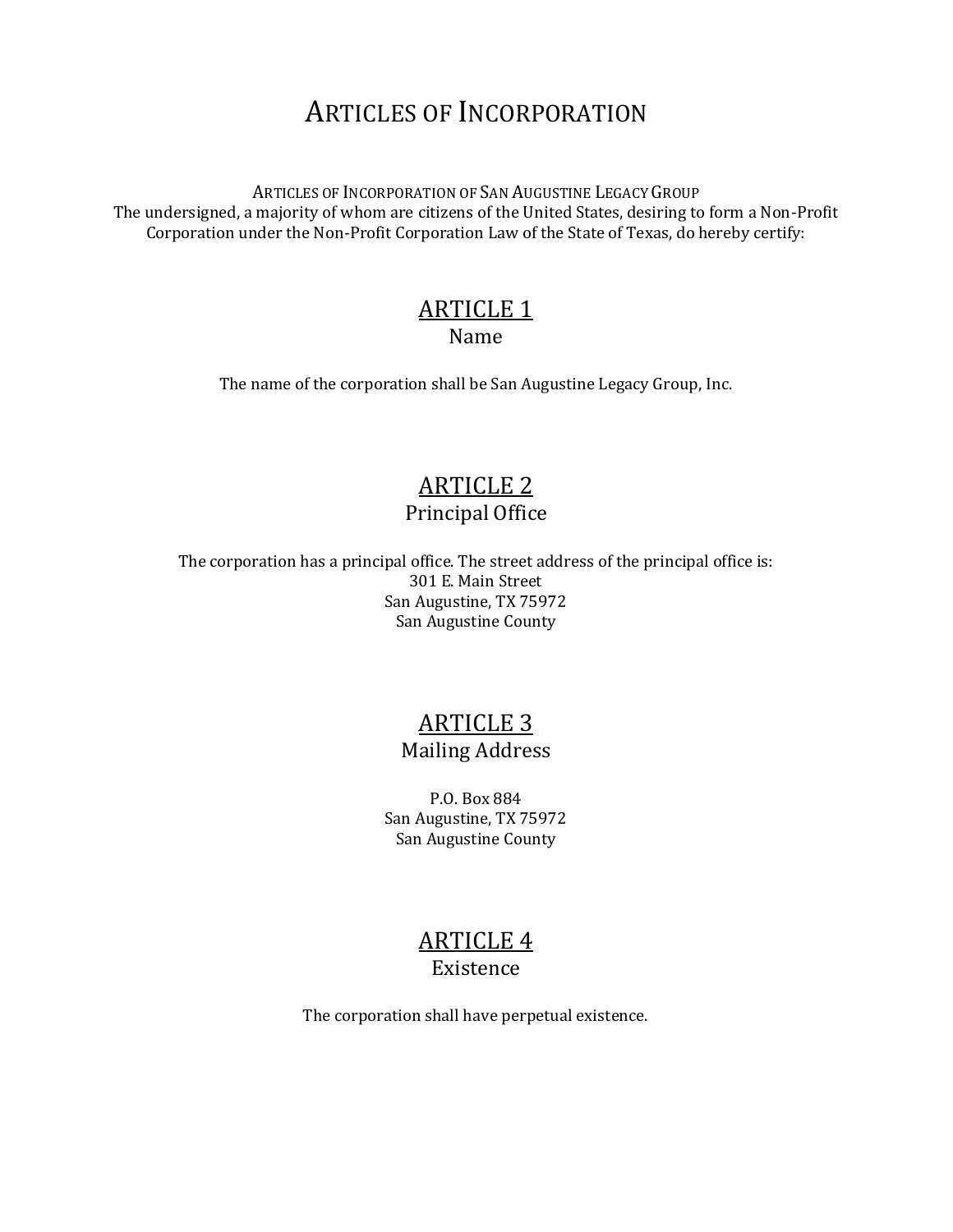#### ARTICLE 5 Effective Date

The effective date of incorporation shall be upon the filing by the Secretary of State.

#### ARTICLE 6 Members

The corporation will not have members.

## ARTICLE 7 Type of nonprofit corporation

The corporation is not for profit and a Public Benefit Corporation.

## ARTICLE 8 Registered Agent and Office

The street address of the initial registered office of the corporation is: 2711 Centerville Road, Suite 400 Wilmington, DE 19808

> The name of the initial registered agent is: Corporation Service Company

# ARTICLE 9

#### Director

The corporation's initial director is as follows: Linda Mathews, 301 E. Main Street, San Augustine, TX 75972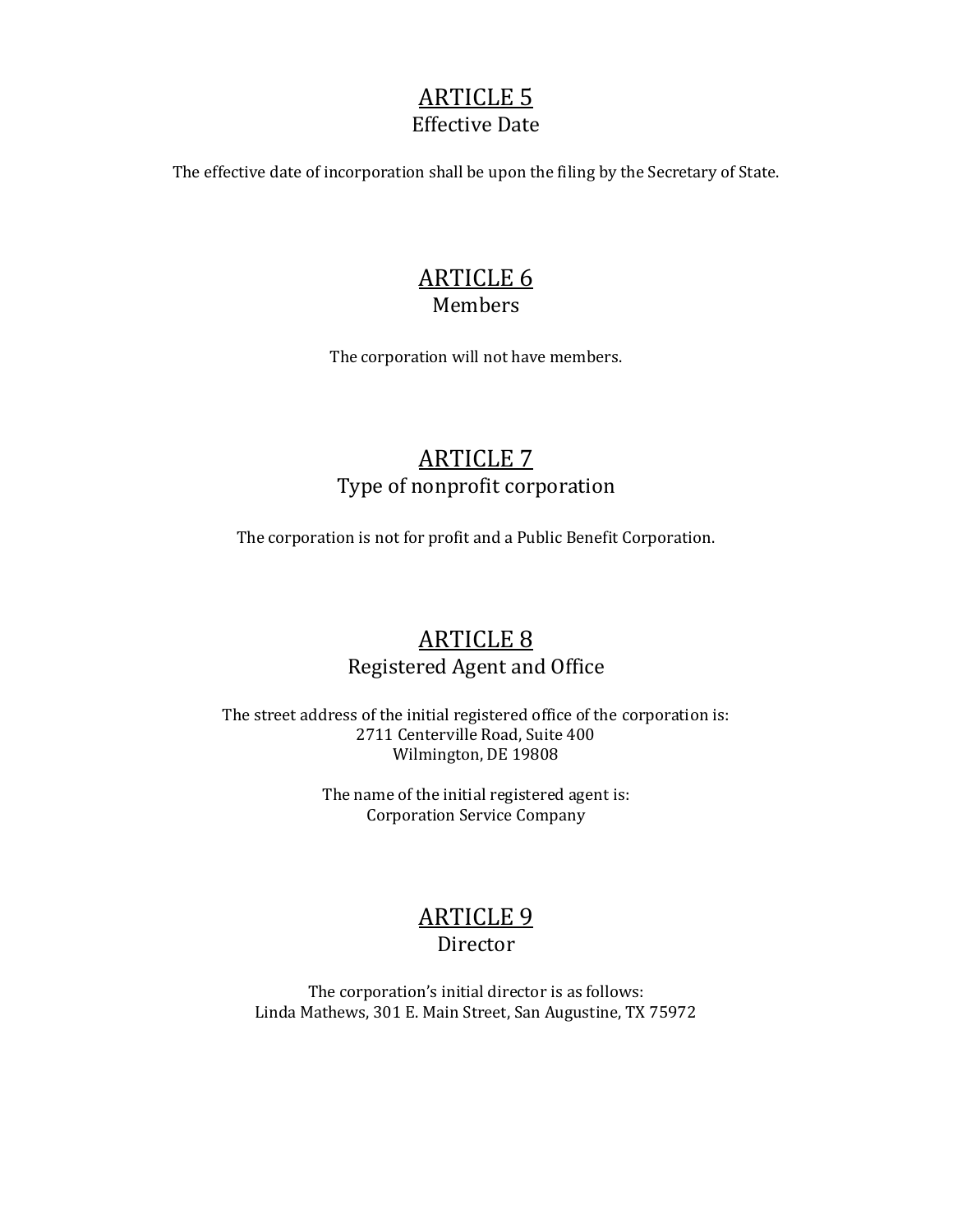## ARTICLE 10 Indemnification

The corporation does indemnify any directors, officers, employees, incorporators, and members of the corporation from any liability regarding the corporation and the affairs of the corporation, unless the person fraudulently and intentionally violated the law and/or maliciously conducted acts to damage and/or defraud the corporation, or as otherwise provided under applicable statute.

#### ARTICLE 11 Purpose

The purpose of the corporation is exclusively charitable and educational purposes, including, for such purposes, the making of distributions to organizations that qualify as exempt organizations under section  $501(c)(3)$  of the internal revenue code, or the corresponding section of any future federal tax code and herein stated as follows:

San Augustine Legacy Group, Inc. ("Organization") was formed for exclusively charitable and educational purposes. Specifically, the organization works diligently to preserve history and strengthen community by writing grants and raising money to complete the restoration of the historical Lewis Railroad Hotel and other historical structures; to provide after-school tutoring and enrichment for at-risk children; and to work on housing issues in a targeted community.

No part of the net earnings benefit any private shareholder or individual, no part of the activities carry on propaganda, and under no circumstance do we attempt to influence legislation or participate in any political campaign on behalf of any candidate for public office.

The activities of San Augustine Legacy Group are as follows:

- $\rightarrow$  Delivery of reports, program meetings, presentations, lectures, workshops and seminars, movies, dramatic presentations, and a variety of other means – all educational in nature. All events are free and open to the public.
- $\rightarrow$  Publish written materials that support the Organization's activities.
- $\rightarrow$  Research, to include expanding and enhancing educational and academic material as well as replacing outdated material.
- $\rightarrow$  Assist other legitimate nonprofit organizations in carrying out their purpose, mission and cause.
- $\rightarrow$  Fundraising will include ongoing research for grant opportunities for historical preservation, after school programs, community-building and housing for distressed neighborhoods, along with planning events that generate funds for the organizations.

To maximize our impact on current efforts, we may seek to collaborate with other non-profit organizations which fall under the 501(c) (3) section of the internal revenue code and are operated exclusively for educational and charitable purposes.

At times, per the discretion of the board of directors, we may provide internships or volunteer opportunities which will provide opportunities for involvement in said activities and programs in order to have a greater impact for change.

The character and essence of the corporation is the same as the purpose.